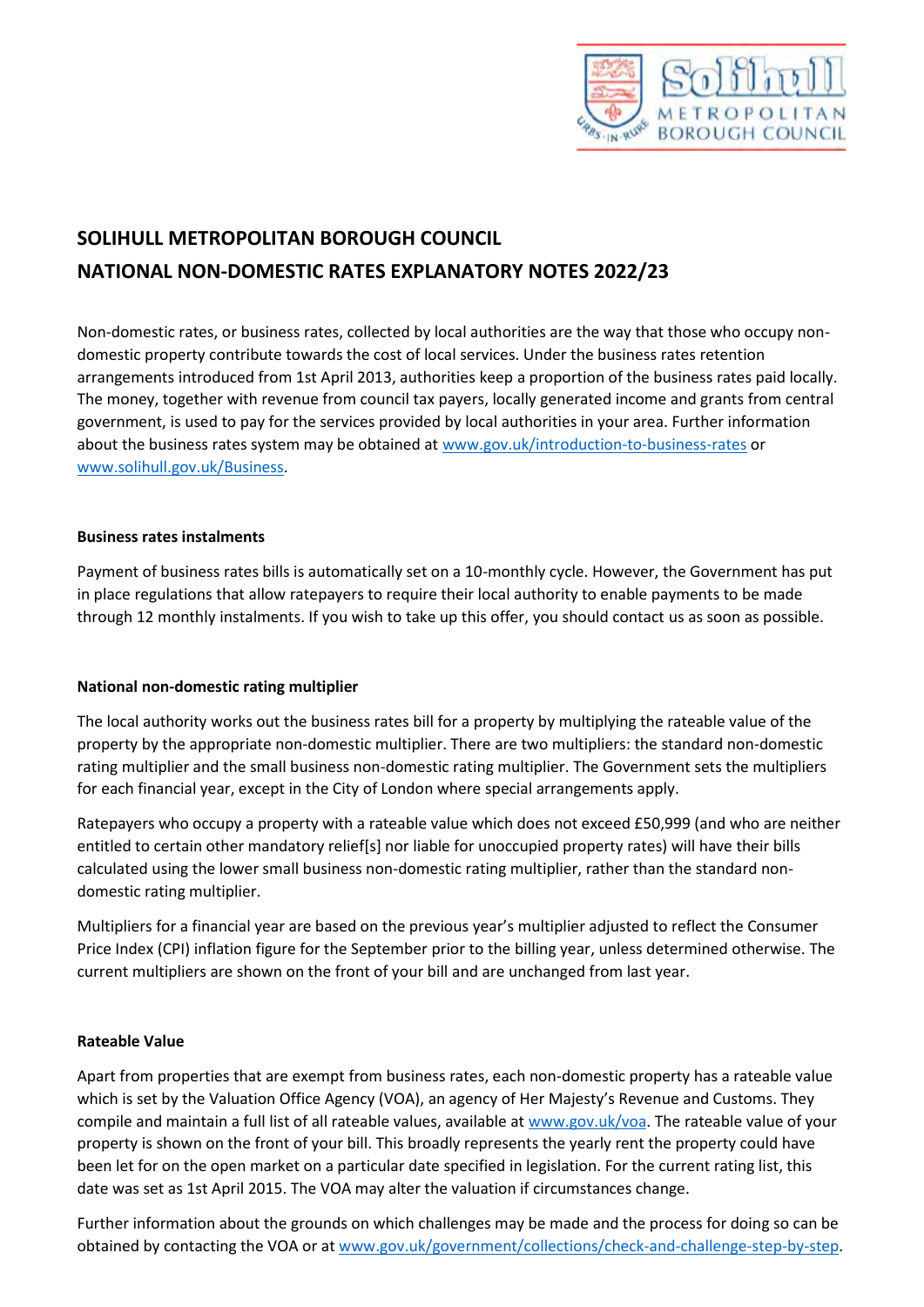### **Revaluations**

All non-domestic property rateable values are reassessed at revaluations. The most recent revaluation took effect from 1st April 2017. Revaluations ensure that business rates bills are up-to-date and more accurately reflect current rental values and relative changes in rents. Frequent revaluations ensure the system continues to be responsive to changing economic conditions.

#### **Business rate reliefs**

Depending on individual circumstances, a ratepayer may be eligible for a rate relief (i.e. a reduction in their business rates bill). There are a range of available reliefs. Further details are provided below and at [www.gov.uk/introduction-to-business-rates,](https://www.gov.uk/introduction-to-business-rates) a[t www.solihull.gov.uk/business/business-rates-reductions,](https://www.solihull.gov.uk/business/business-rates-reductions) or by contacting us.

#### **Temporary reliefs**

Some of the permanent reliefs are set out below but temporary reliefs are often introduced by the Government at Budgets. Further detail on current temporary reliefs is available a[t www.gov.uk/apply-for](https://www.gov.uk/apply-for-business-rate-relief)[business-rate-relief.](https://www.gov.uk/apply-for-business-rate-relief) You should contact us for details on the latest availability of business rates reliefs and advice on whether you may qualify.

#### **Small business rates relief**

If a ratepayer's sole or main property has a rateable value (RV) which does not exceed a set threshold, the ratepayer may receive a percentage reduction in their rates bill for the property of up to a maximum of 100%. The level of reduction will depend on the RV of the property. For example eligible properties with a rateable value below a specified lower threshold will receive 100% relief. Eligible properties between that threshold and a specified upper threshold will receive partial tapered relief. The relevant thresholds for relief are set by the Government by order and can be obtained from us or a[t www.gov.uk/introduction-to-business-rates.](http://www.gov.uk/introduction-to-business-rates)

Generally, these percentage reductions (reliefs) are only available to ratepayers who occupy either

- (a) one property, or
- (b) one main property and other additional properties providing those additional properties each have a rateable value which does not exceed the limit set by order.

The aggregate rateable value of all the properties mentioned in (b) must also not exceed an amount set by order. For those businesses that take on an additional property which would normally have meant the loss of small business rate relief, they will be allowed to keep that relief for a fixed additional period. Full details on the relevant limits in relation to second properties and the current period for which a ratepayer may continue to receive relief after taking on an additional property can be obtained from us or at [www.gov.uk/introduction-to-business-rates.](http://www.gov.uk/introduction-to-business-rates)

Certain changes in circumstances will need to be notified to the local authority by the ratepayer who is in receipt of relief (other changes will be picked up by the local authority). The changes which should be notified are –

- (a) the property falling vacant,
- (b) the ratepayer taking up occupation of an additional property, or
- (c) an increase in the rateable value of a property occupied by the ratepayer in an area other than the area of the local authority which granted the relief.